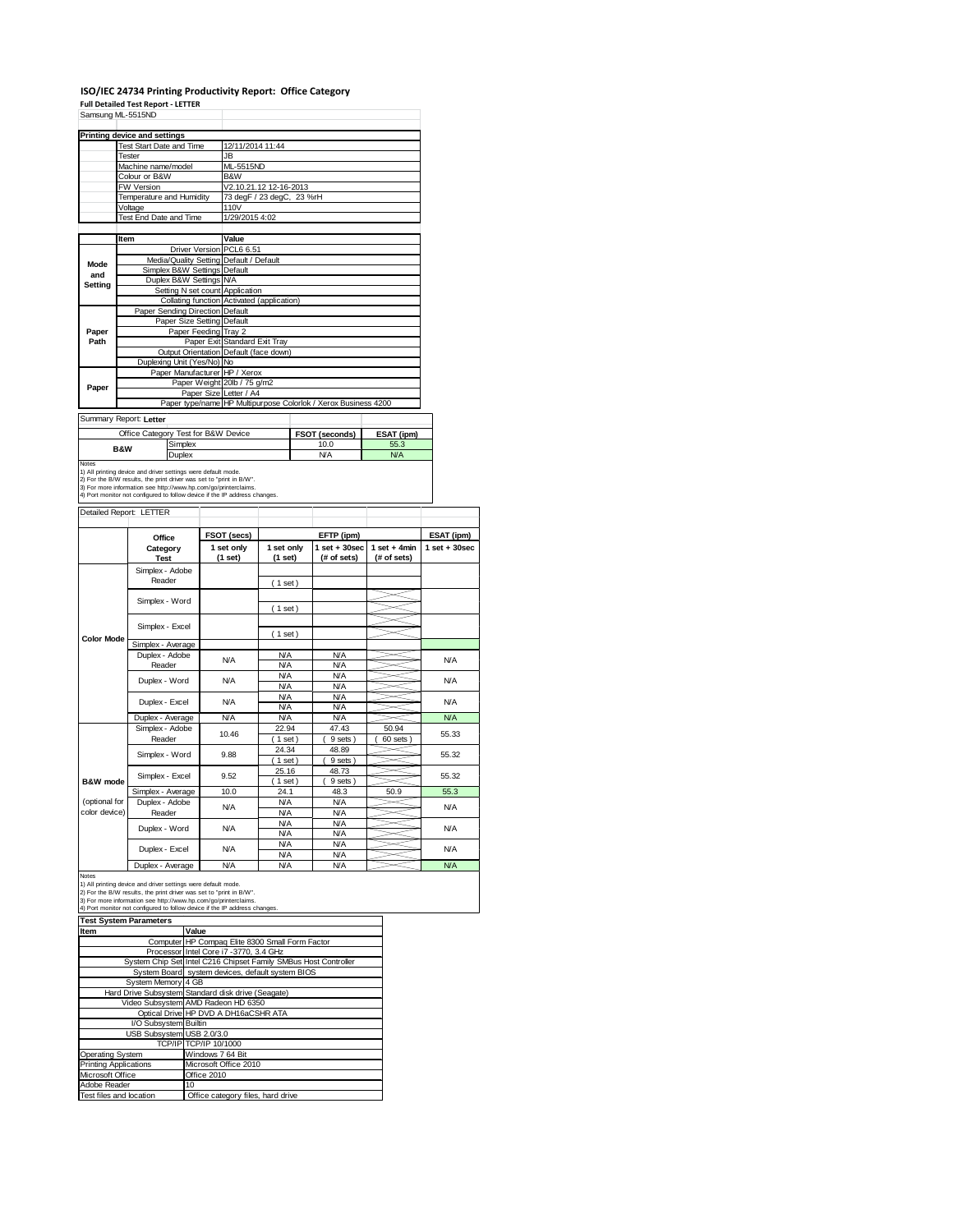### **ISO/IEC 24734 Printing Productivity Report: Office Category**

| Samsung ML-5515ND   |                |                                                                                                                                               |                        |                             |                          |                                                                |                |                   |
|---------------------|----------------|-----------------------------------------------------------------------------------------------------------------------------------------------|------------------------|-----------------------------|--------------------------|----------------------------------------------------------------|----------------|-------------------|
|                     |                |                                                                                                                                               |                        |                             |                          |                                                                |                |                   |
|                     |                | <b>Printing device and settings</b>                                                                                                           |                        |                             |                          |                                                                |                |                   |
|                     |                | <b>Test Start Date and Time</b>                                                                                                               |                        | 12/11/2014 11:44            |                          |                                                                |                |                   |
|                     | Tester         |                                                                                                                                               |                        | JB                          |                          |                                                                |                |                   |
|                     |                | Machine name/model                                                                                                                            |                        | ML-5515ND                   |                          |                                                                |                |                   |
|                     | Colour or B&W  |                                                                                                                                               |                        | B&W                         |                          |                                                                |                |                   |
|                     | FW Version     |                                                                                                                                               |                        | V2.10.21.12 12-16-2013      |                          |                                                                |                |                   |
|                     |                | Temperature and Humidity                                                                                                                      |                        | 73 degF / 23 degC, 23 %rH   |                          |                                                                |                |                   |
|                     | Voltage        | Test End Date and Time                                                                                                                        | 110V<br>1/29/2015 4:02 |                             |                          |                                                                |                |                   |
|                     |                |                                                                                                                                               |                        |                             |                          |                                                                |                |                   |
|                     | Item           |                                                                                                                                               |                        | Value                       |                          |                                                                |                |                   |
|                     |                |                                                                                                                                               |                        | Driver Version PCL6 6.51    |                          |                                                                |                |                   |
|                     |                | Media/Quality Setting Default / Default                                                                                                       |                        |                             |                          |                                                                |                |                   |
| Mode<br>and         |                | Simplex B&W Settings Default                                                                                                                  |                        |                             |                          |                                                                |                |                   |
| Setting             |                | Duplex B&W Settings N/A                                                                                                                       |                        |                             |                          |                                                                |                |                   |
|                     |                | Setting N set count Application                                                                                                               |                        |                             |                          |                                                                |                |                   |
|                     |                | Collating function Activated (application)                                                                                                    |                        |                             |                          |                                                                |                |                   |
|                     |                | Paper Sending Direction Default                                                                                                               |                        |                             |                          |                                                                |                |                   |
|                     |                | Paper Size Setting Default                                                                                                                    |                        |                             |                          |                                                                |                |                   |
| Paper<br>Path       |                | Paper Feeding Tray 2                                                                                                                          |                        |                             |                          |                                                                |                |                   |
|                     |                |                                                                                                                                               | Paper Exit             | <b>Standard Exit Tray</b>   |                          |                                                                |                |                   |
|                     |                | Output Orientation Default (face down)<br>Duplexing Unit (Yes/No) No                                                                          |                        |                             |                          |                                                                |                |                   |
|                     |                | Paper Manufacturer HP / Xerox                                                                                                                 |                        |                             |                          |                                                                |                |                   |
|                     |                |                                                                                                                                               |                        | Paper Weight 20lb / 75 g/m2 |                          |                                                                |                |                   |
| Paper               |                |                                                                                                                                               |                        | Paper Size Letter / A4      |                          |                                                                |                |                   |
|                     |                |                                                                                                                                               |                        |                             |                          | Paper type/name HP Multipurpose Colorlok / Xerox Business 4200 |                |                   |
|                     |                |                                                                                                                                               |                        |                             |                          |                                                                |                |                   |
| Summary Report: A4  |                |                                                                                                                                               |                        |                             |                          |                                                                |                |                   |
|                     |                | Office Category Test for B&W Device                                                                                                           |                        |                             |                          | FSOT (seconds)                                                 | ESAT (ipm)     |                   |
|                     | <b>B&amp;W</b> | Simplex                                                                                                                                       |                        |                             |                          | 10.2                                                           | 52.4           |                   |
| Notes               |                | Duplex                                                                                                                                        |                        |                             |                          | <b>N/A</b>                                                     | <b>N/A</b>     |                   |
|                     |                | 3) For more information see http://www.hp.com/go/printerclaims.<br>4) Port monitor not configured to follow device if the IP address changes. |                        |                             |                          |                                                                |                |                   |
| Detailed Report: A4 |                |                                                                                                                                               |                        |                             |                          |                                                                |                |                   |
|                     |                |                                                                                                                                               |                        |                             |                          |                                                                |                |                   |
|                     |                | Office                                                                                                                                        |                        | FSOT (secs)                 |                          | EFTP (ipm)                                                     |                | ESAT (ipm)        |
|                     |                | Category                                                                                                                                      |                        | 1 set only                  | 1 set only               | $1$ set $+30$ sec                                              | $1 set + 4min$ | $1$ set $+30$ sec |
|                     |                | Test                                                                                                                                          |                        | (1 set)                     | (1 set)                  | (# of sets)                                                    | (# of sets)    |                   |
|                     |                | Simplex - Adobe<br>Reader                                                                                                                     |                        |                             |                          |                                                                |                |                   |
|                     |                |                                                                                                                                               |                        |                             | (1 set)                  |                                                                |                |                   |
|                     |                | Simplex - Word                                                                                                                                |                        |                             |                          |                                                                |                |                   |
|                     |                |                                                                                                                                               |                        |                             | (1 set)                  |                                                                |                |                   |
| Colour              |                | Simplex - Excel                                                                                                                               |                        |                             |                          |                                                                |                |                   |
| Mode                |                |                                                                                                                                               |                        |                             | (1 set)                  |                                                                |                |                   |
|                     |                | Simplex - Average                                                                                                                             |                        |                             |                          |                                                                |                |                   |
|                     |                | Duplex - Adobe                                                                                                                                |                        | <b>N/A</b>                  | <b>N/A</b>               | <b>N/A</b>                                                     |                | <b>N/A</b>        |
|                     |                | Reader                                                                                                                                        |                        |                             | <b>N/A</b>               | <b>N/A</b>                                                     |                |                   |
|                     |                | Duplex - Word                                                                                                                                 |                        | N/A                         | <b>N/A</b>               | <b>N/A</b>                                                     |                | <b>N/A</b>        |
|                     |                |                                                                                                                                               |                        |                             | <b>N/A</b>               | <b>N/A</b>                                                     |                |                   |
|                     |                | Duplex - Excel                                                                                                                                |                        | N/A                         | <b>N/A</b>               | <b>N/A</b>                                                     |                | <b>N/A</b>        |
|                     |                |                                                                                                                                               |                        |                             | <b>N/A</b>               | <b>N/A</b><br><b>N/A</b>                                       |                |                   |
|                     |                | Duplex - Average<br>Simplex - Adobe                                                                                                           |                        | N/A                         | <b>N/A</b><br>22.34      | 44.88                                                          | 48.26          | <b>N/A</b>        |
|                     |                | Reader                                                                                                                                        |                        | 10.74                       | $1$ set)                 | 8 sets)                                                        | 57 sets)       | 52.39             |
|                     |                |                                                                                                                                               |                        |                             | 24.20                    | 45.12                                                          |                |                   |
|                     |                | Simplex - Word                                                                                                                                |                        | 9.92                        | (1 set )                 | 8 sets)                                                        |                | 52.40             |
|                     |                |                                                                                                                                               |                        |                             | 24.86                    | 46.59                                                          |                |                   |
| <b>B&amp;W</b> mode |                | Simplex - Excel                                                                                                                               |                        | 9.65                        | $1$ set)                 | 9 sets)                                                        |                | 52.43             |
|                     |                | Simplex - Average                                                                                                                             |                        | 10.2                        | 23.8                     | 45.5                                                           | 48.2           | 52.4              |
| (optional for       |                | Duplex - Adobe                                                                                                                                |                        |                             | <b>N/A</b>               | <b>N/A</b>                                                     |                |                   |
| color device)       |                | Reader                                                                                                                                        |                        | N/A                         | <b>N/A</b>               | <b>N/A</b>                                                     |                | <b>N/A</b>        |
|                     |                | Duplex - Word                                                                                                                                 |                        | <b>N/A</b>                  | <b>N/A</b>               | <b>N/A</b>                                                     |                | <b>N/A</b>        |
|                     |                |                                                                                                                                               |                        |                             | <b>N/A</b>               | <b>N/A</b>                                                     |                |                   |
|                     |                | Duplex - Excel                                                                                                                                |                        | <b>N/A</b>                  | <b>N/A</b>               | <b>N/A</b>                                                     |                | <b>N/A</b>        |
|                     |                | Duplex - Average                                                                                                                              |                        | N/A                         | <b>N/A</b><br><b>N/A</b> | <b>N/A</b><br><b>N/A</b>                                       |                | <b>N/A</b>        |

Notes<br>1) All printing device and driver settings were default mode.<br>2) For the B/W results, the print driver was set to "print in B/W".<br>3) For more information see http://www.hp.com/go/printerclaims.<br>4) Port monitor not co

**Item Value** Computer HP Compaq Elite 8300 Small Form Factor Processor Intel Core i7 -3770, 3.4 GHz<br>System Chip Set Intel C216 Chipset Family SMBus Host Controller System Board system devices, default system BIOS System Memory 4 GB Hard Drive Subsystem Standard disk drive (Seagate)<br>Video Subsystem AMD Radeon HD 6350<br>Optical Drive HP DVD A DH16aCSHR ATA<br>VO Subsystem Builtin<br>USB Subsystem USB 2.0/3.0 TCP/IP TCP/IP 10/1000 Operating System Windows 7 64 Bit Printing Applications Microsoft Office 2010 Microsoft Office **Office 2010** dobe Reader 10 Test files and location Office category files, hard drive **Test System Parameters**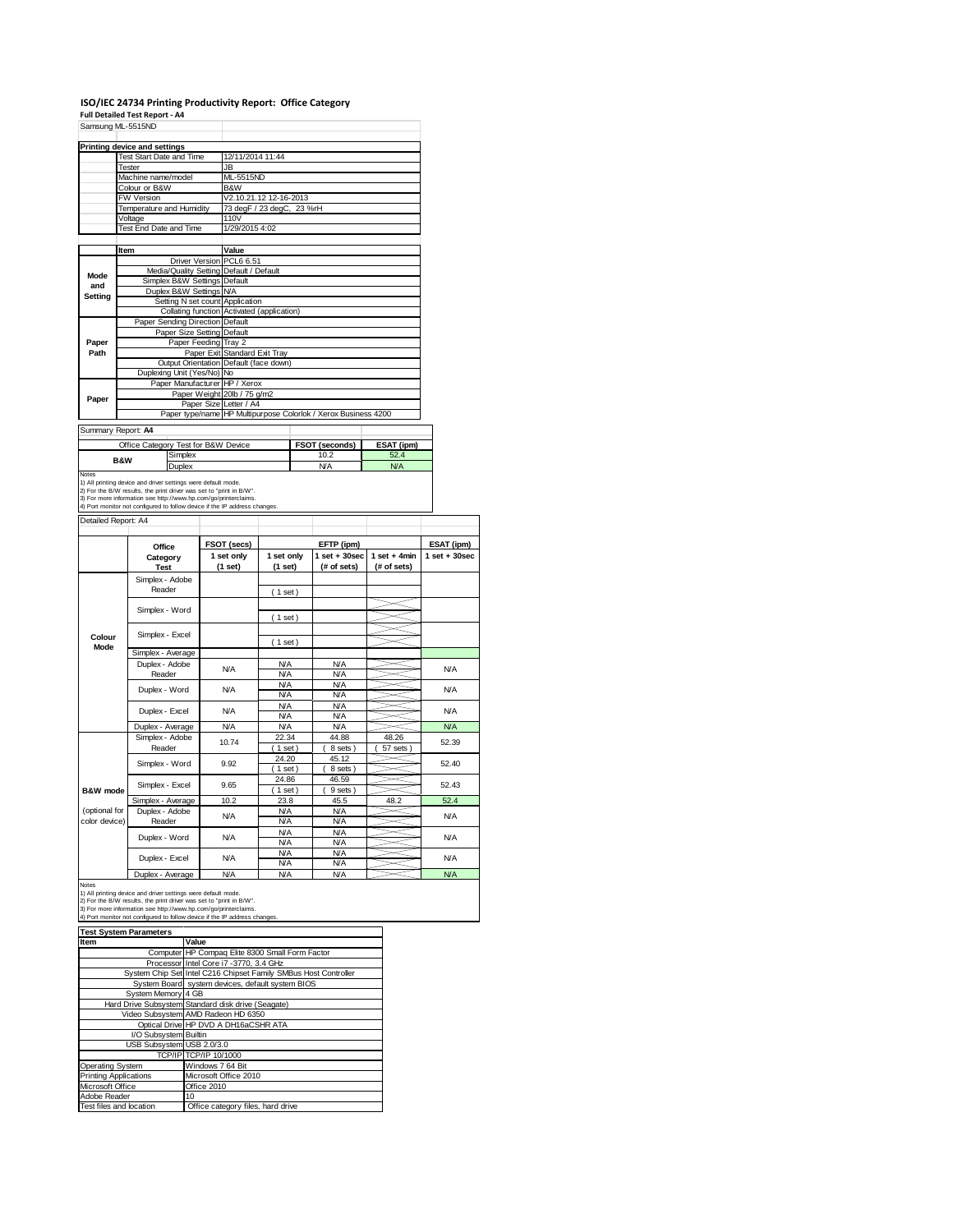## **ISO/IEC 17629 First Print Out Time Report: Office Category**

**Full Detailed Test Report ‐ LETTER**

| Samsung ML-5515ND |                              |                                                              |  |  |  |  |
|-------------------|------------------------------|--------------------------------------------------------------|--|--|--|--|
|                   | Printing device and settings |                                                              |  |  |  |  |
|                   | Test Start Date and Time     | 12/11/2014 11:44                                             |  |  |  |  |
|                   | Tester                       | JB.                                                          |  |  |  |  |
|                   | Machine name/model           | ML-5515ND                                                    |  |  |  |  |
|                   | Colour or B&W                | B&W                                                          |  |  |  |  |
|                   | Configuration (options)      | Default                                                      |  |  |  |  |
|                   | Controller                   | Not Specified                                                |  |  |  |  |
|                   | Printing device page count   | 2989                                                         |  |  |  |  |
|                   | Printing supplies page count | 2989<br>73 degF / 23 degC, 20 %rH<br>110V<br>1/28/2015 12:33 |  |  |  |  |
|                   | Temperature and Humidity     |                                                              |  |  |  |  |
|                   | Voltage                      |                                                              |  |  |  |  |
|                   | Test End Date and Time       |                                                              |  |  |  |  |
|                   |                              |                                                              |  |  |  |  |
|                   | Item                         | Value                                                        |  |  |  |  |
| Mode              | PDL and driver version       | default                                                      |  |  |  |  |
| and               | Print Quality mode           | default                                                      |  |  |  |  |
| Setting           | <b>B&amp;W</b> settings      | default                                                      |  |  |  |  |
|                   | Paper feed orientation       | Short Edge                                                   |  |  |  |  |
| Paper             | Paper type setting           | default                                                      |  |  |  |  |
|                   | Paper feeding                | Standard cassette                                            |  |  |  |  |
|                   | Paper exit                   | Standard exit tray                                           |  |  |  |  |
| Paper Path        | Output orientation           | default (face up or face down)                               |  |  |  |  |
|                   | Duplexing unit               | Short Edge                                                   |  |  |  |  |

# **ISO First Page Out Time Summary Report: Office Category**

| Summary Report: Letter |         |                           |
|------------------------|---------|---------------------------|
|                        |         | FPOT from Ready (seconds) |
| <b>B&amp;W</b>         | Simplex | 6.6                       |
|                        | Duplex  |                           |
| Notes                  |         |                           |

Notes<br>1) All printing device and driver settings were default mode.<br>2) For the B/W results, the print driver was set to "print in B/W".<br>3) For more information see http://www.hp.com/go/printerclaims.<br>4) Port monitor not co

|                                |                           | ISO First Page Out Time Report: Office Category |                    |                              |                      |                   |
|--------------------------------|---------------------------|-------------------------------------------------|--------------------|------------------------------|----------------------|-------------------|
| <b>Detailed Report: LETTER</b> |                           |                                                 |                    |                              |                      |                   |
|                                |                           | Word<br>(seconds)                               | Excel<br>(seconds) | Adobe<br>Reader<br>(seconds) | Average<br>(seconds) | <b>Delay Time</b> |
|                                | FPOT from Ready - Simplex |                                                 |                    |                              |                      |                   |
|                                | FPOT from Ready - Duplex  |                                                 |                    |                              |                      |                   |
| <b>Color Mode</b>              | FPOT from Sleep - Simplex |                                                 |                    |                              |                      |                   |
|                                | Recovery Time             |                                                 |                    |                              |                      |                   |
|                                | FPOT from Off - Simplex   |                                                 |                    |                              |                      |                   |
|                                | Warm-up Time              |                                                 |                    |                              |                      |                   |
|                                | FPOT from Ready - Simplex | 6.65                                            | 6.16               | 6.83                         | 6.55                 | 50 Seconds        |
|                                | FPOT from Ready - Duplex  |                                                 |                    |                              |                      |                   |
| <b>B&amp;W Mode</b>            | FPOT from Sleep - Simplex |                                                 |                    | 32.61                        |                      |                   |
|                                | Recovery Time             |                                                 |                    | 25.8                         |                      |                   |
|                                | FPOT from Off - Simplex   |                                                 |                    | 59.96                        |                      |                   |
|                                | Warm-up Time              |                                                 |                    | 53.13                        |                      |                   |

Notes<br>1) All printing device and driver settings were default mode.<br>2) For the B/W results, the print driver was set to "print in B/W".<br>3) For more information see http://www.hp.com/go/printerclaims.<br>4) Port monitor not co

|             | <b>Test System Parameters</b> |                                                       |  |  |  |  |
|-------------|-------------------------------|-------------------------------------------------------|--|--|--|--|
|             | <b>Item</b>                   | Value                                                 |  |  |  |  |
|             | Computer                      | HP Compaq Elite 8300 Small Form Factor                |  |  |  |  |
|             | Processor                     | Intel Core i7 -3770, 3.4 GHz                          |  |  |  |  |
|             | System Chip Set               | Intel C216 Chipset Family SMBus Host Controller       |  |  |  |  |
|             | Svstem Board                  | system devices, default system BIOS                   |  |  |  |  |
| <b>Test</b> | System Memory                 | 4 GB                                                  |  |  |  |  |
| System      | Hard Drive Subsystem          | Standard disk drive (Seagate)                         |  |  |  |  |
|             | Video Subsystem               | AMD Radeon HD 6350                                    |  |  |  |  |
|             | Optical Drive                 | HP DVD A DH16aCSHR ATA                                |  |  |  |  |
|             | I/O Subsystem                 | Builtin                                               |  |  |  |  |
|             | <b>USB Subsystem</b>          | USB 2.0/3.0                                           |  |  |  |  |
| Printing    |                               |                                                       |  |  |  |  |
| Device      | TCP/IP                        | 10/1000                                               |  |  |  |  |
| Connection  |                               |                                                       |  |  |  |  |
|             | Operating System              | Windows 7 Business/Ultimate, 64 bit, Build 7601, SP 1 |  |  |  |  |
|             |                               | Microsoft Office 2010 SP2                             |  |  |  |  |
| Software    | <b>Printing Applications</b>  | Adobe Reader 10.1.4                                   |  |  |  |  |
|             | <b>Print Driver</b>           | PCL6 6.51                                             |  |  |  |  |
|             | Test files and location       | Office category files, hard drive                     |  |  |  |  |